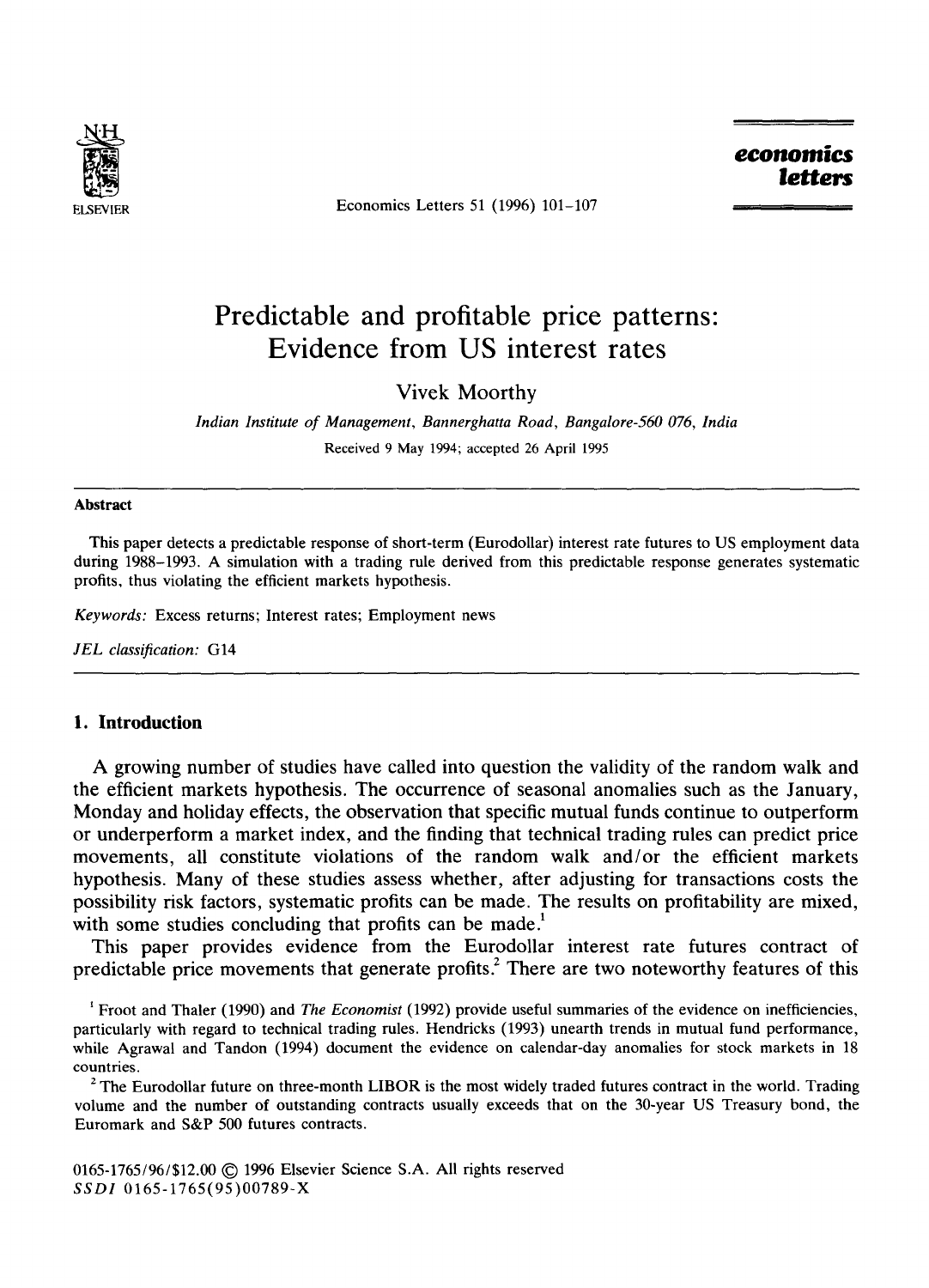paper. First, the evidence provided here regarding the profitability of a trading rule based on a predictable price pattern is quite strong. Second, the trading rule used here to generate profits is linked to a *fundamental* reaction to economic news, unlike the technical trading rules or rules based on calendar-day anomalies that have been used in previous studies.

The paper is organized as follows: Section 2 outlines and interprets the evidence regarding the predictable reaction after the news, while section 3 presents the results of the simulation that generates statistically significant profits. Section 4 shows that the trading rule continues to be profitable *well after* the market has reacted to the initial surprise, thus suggesting that the delayed response cannot be explained by the slow learning process of market participants.

#### 2. **The delayed** response

### *2.1. The employment survey data*

In recent years, the most important release for the US financial and foreign exchange market has been the monthly employment report. The monthly employment report, usually released on the first Friday of the month, contains a wealth of data: the unemployment rate; the number of payroll jobs; average hourly earnings; and the average workweek, etc. While the markets pay attention to all these variables, the statistic of greatest import is the *change in payroll employment.*<sup>3</sup> As is the case with other data, such as money supply or the trade balance, the markets react only to the surprise in employment, henceforth labelled *EMPGAP.*  This surprise *EMPGAP*, measured in thousands  $(K)$ , is the discrepancy between the actual value and the expected (MMS) survey value. Since the MMS survey for payroll employment started in January 1985, *EMPGAP* is available from then onwards.

## *2.2. Evidence of delay*

The tests in the top part of Table 1 document both the contemporaneous response *(DELNEWS)* and the subsequent response *(DELAFTER)* of the Eurodollar interest rate to *EMPGAP* over the period January 1988-December 1993. The first regression indicates that an employment surprise of 100 K raises interest rates by about 8.3 basis points during that day. The second regression indicates the subsequent response: *after* the news, by the end of the month interest rates again rise by about 4.4 basis points in response to *EMPGAP.* Although the response of *DELAFTER* is considerably weaker than that of *DELNEWS,* it is still statistically significant at the 10% level. The last regression looks at the link between *DELAFTER* and *DELNEWS:* a one basis point contemporaneous rise in rates leads to a 0.43 basis point rise by the end of the month, significant at the 5%, and almost significant at the

<sup>&</sup>lt;sup>3</sup> The payroll employment data based on a large sample of firms have less sampling error than does the more widely known unemployment rate statistic. Hence markets 'efficiently' pay more attention to the former. Evidence documenting this phenomenon and further details about the Bureau of Labor Statistics employment data, as well as the corresponding Money Market Services (MMS) survey of market participants data is provided in Moorthy (1994).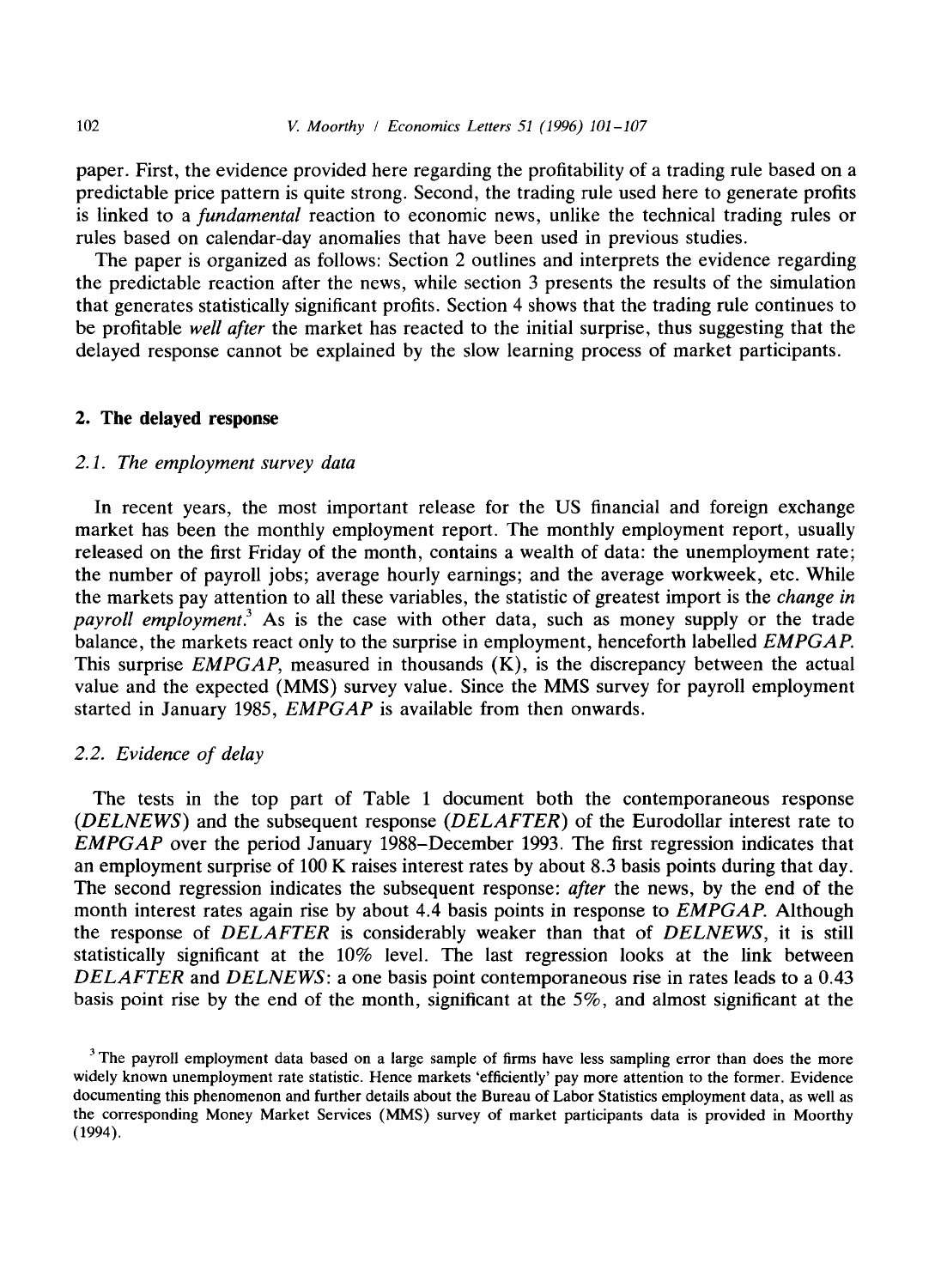| anie |  |
|------|--|
|------|--|

Responses to the surprise in payroll employment sample period January 1988-December 1993

| Dependent variable:<br>Change in Eurodollar<br>rate, basis points | Adj. $R^2$ | Explanatory variable                  | $D - W$ |
|-------------------------------------------------------------------|------------|---------------------------------------|---------|
| Thursday to<br>Friday (DELNEWS)                                   | 0.41       | <b>EMPGAP</b><br>8.36<br>$(7.06)$ *** | 1.99    |
| Friday to<br>to end month (DELAFTER)                              | 0.04       | 4.37<br>$(1.86)^*$                    | 1.68    |
| Friday to<br>end month (DELAFTER)                                 | 0.07       | <b>DELNEWS</b><br>0.43<br>$(2.37)$ ** | 1.73    |
| Sample period January 1985-December 1987                          |            |                                       |         |
| Thursday to<br>Friday (DELNEWS)                                   | 0.28       | <b>EMPGAP</b><br>7.51<br>$(3.85)$ *** | 2.38    |
| Friday to<br>end month (DELAFTER)                                 | $-0.02$    | 2.87<br>(0.486)                       | 2.25    |
| Friday to<br>end month (DELAFTER)                                 | $-0.03$    | <b>DELNEWS</b><br>0.111<br>(0.250)    | 2.19    |

*Notes*: (1) *t*-values are in parentheses. \*, \*\* and \*\*\* denote significance at the 10%, 5% and 1% levels, respectively. (2) Closing Eurodollar futures rate *(Source:* Knight-Ridder). The Eurodollar interest rate is 100 minus the Eurodollar price.

1%, level. Taken in isolation, the responses of *DELAFTER* to *EMPGAP* and to *DELNEWS*  are not very strong. However, the joint probability that the null hypothesis of no response is true and that both these responses could occur randomly is about 1 in 900, given the statistical significance of the individual regressions.

Two possible channels of influence that lead to this delayed response suggest themselves. First, the employment report is followed later in the month by industrial production, retail sales, housing starts and permits, the index of leasing indicators and other reports for that (previous) month. All these variables are affected by employment. Thus, a strong and/or stronger than expected employment report would imply strength in these later data as well and vice versa.<sup>4</sup> However, if the market does not fully discount the subsequent data immediately, then interest rates later in the month will be bid up or down in anticipation of the upcoming strong or weak reports, respectively. More generally, the initial surprise could create a wave

<sup>&</sup>lt;sup>4</sup> In particular, industrial production is directly related to manufacturing employment and hours worked, information on which is also provided in the employment report.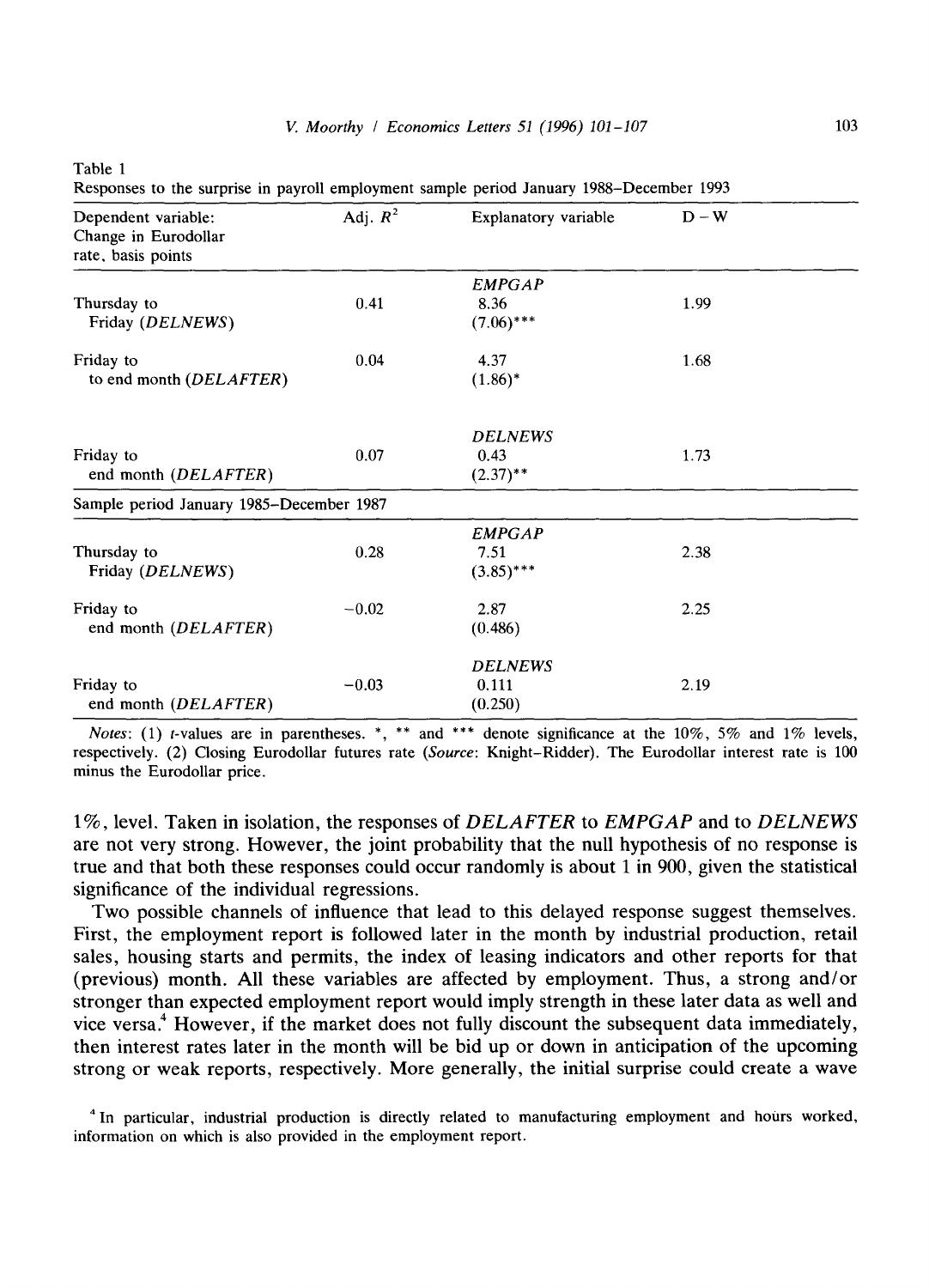of optimism or pessimism that carries through to the end of the month. A second possible channel of influence is that a strong report in one month could lead market participants to expect a strong report in future month(s) as well, which would push interest rates higher towards the end of the month when market participants turn their attention to the next month'  $data.<sup>5</sup>$ 

In the existing literature, the use of very short intervals after the news to test for a delayed response is meant to increase the 'power' of the test: since information is disseminated very rapidly in an efficient market, the lack of the response in the *immediate* aftermath is taken to imply an extremely efficient market that was reacted very quickly.<sup>6</sup> However, if the autocorrelated response gradually gets built into prices, the standard test procedures will not be able to detect the delayed impact.

## **3. The trading rule**

The delayed response implies a trading rule that generates profits. If employment is higher than expected  $(EMPGAP>0)$ , a short position in one contract should be established at Friday's closing price and vice versa. (Since the Eurodollar price equals 100 minus the Eurodollar rate, a rise in rates/fall in price should lead one to establish a short position.) This position should be closed out on the last trading day of the month with an offsetting position. Using this *'EMPGAP* rule' generates about 8.21 basis points of average *gross* profit and 6.21 basis points of average *net* profit over 1988-1993. 7

An alternative trading rule is to follow through solely with the direction of *DELNEWS,*  irrespective of the value of *EMPGAP.* This alternative rule yields slightly lower profits than the *EMPGAP* rule; so does a qualified *EMPGAP* trading rule based on omitting those months in which *DELNEWS* does not respond in the appropriate direction to *EMPGAP.* 

The efficacy of the *EMPGAP* rule can be ascertained by comparing it with the alternative of randomly choosing a long or short position and closing it out accordingly.<sup>8</sup> The random strategy was conducted 500 times, i.e. the sequence of random trades over the sample period 1988-1993 was repeated 500 times and the *average* gross profits for each sequence was computed. The number of trades corresponding to different values of (average) gross profits is depicted in the histogram of Fig. 1. The bar over 1, for instance, denotes average gross profits

s The response of *DELAFTER* ws broken down into the first week, second week, third week and end month responses. Tests did not reveal the response to *EMPGAP* to be significant over any of these sub-periods, although the coefficients on *EMPGAP* for all the sub-periods are of the right sign. Hence, one can conclude that the delayed response to *EMPGAP* occurs during the entire month and tends to support the first explanation.

 $6$  See, for instance, the tests in Hakkio and Pearce (1985).

<sup>7</sup> The net profit is 6.21 basis points after allowing for the 2 basis points transactions costs of the buy and sell trades. Since 1 basis point is \$25 on one contract, this amounts to \$155 of net profit per monthly trade. This calculation ignores the interest income that may be foregone on the funds deposited in the margin account and/or ignores the losses from liquidating a position due to the inability to meet margin calls.

<sup>8</sup> All the results in this paper were obtained using Microtsp. The random numbers generated by the random number generator command were converted into a binary decision rule  $(+1 \text{ short sell}/-1 \text{ buy now}, \text{reverse the}$ position at end month).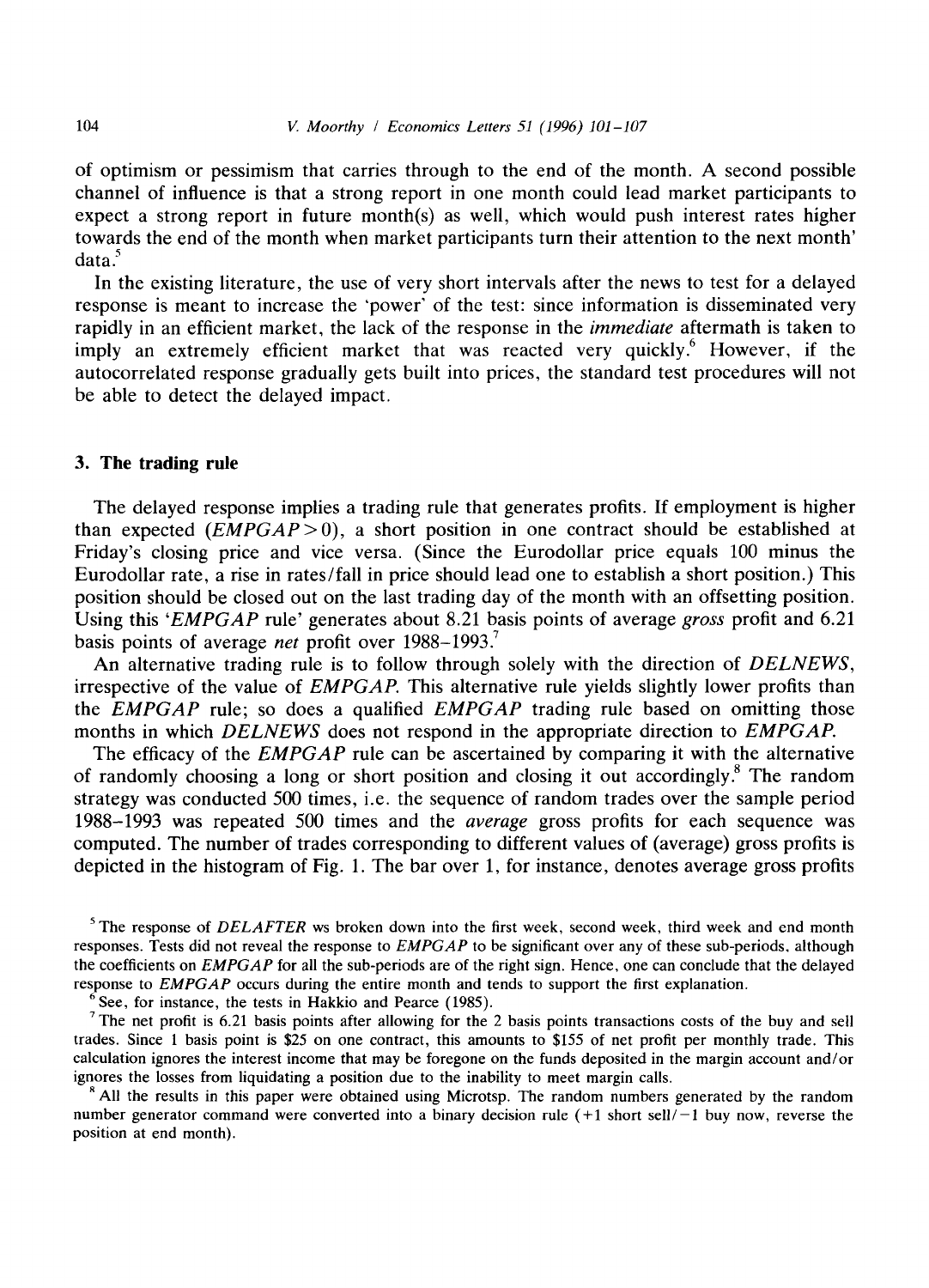

Fig. 1. Average gross profits from 500 random trades.

in the 0-1 basis point range. The standard deviation of profits with the random strategy is 2.90 basis points and the mean gross profit of 0.20 basis points is not significantly different from zero. So, compared with the random strategy, the trading rule does better in over 95%, but under 99% (2.90 times 3), of the cases.<sup>9</sup>

#### **4. A learning process?**

Previous studies have found that ostensible violations of market efficiency may be due to the excess profits earned during the initial learning period, and which get competed away over time.<sup>10</sup> However, the evidence suggests that such a learning process does not apply here. The bottom half of Table 1 repeats the regressions over the first three years of the survey. As can be seen, a 100K surprise raises *DELNEWS* by 6.48 basis points and the coefficient is significant at the 1% level. Nevertheless, there is no delayed response of *DELAFTER* to either *EMPGAP* or *DELNEWS.* In contrast to the delayed response during 1988-1993, there

 $9$  For the random strategy, gross profit is not significantly different from zero and net profit is close to  $-2$  basis points. Transactions costs are the same for both strategies and so the comparison should be done either for gross or net profit from both strategies.

<sup>&</sup>lt;sup>10</sup>Lewis (1989) prevents evidence that investors' learning process about the unobservable change in the money supply process can explain part of the error implicit in the forward exchange rate. A pure 'peso problem' explanation - where a discrete change is correctly anticipated and ultimately occurs, but is not reflected in the price outcomes of the early part of the sample- does not seem to be germane to the situation being analyzed here.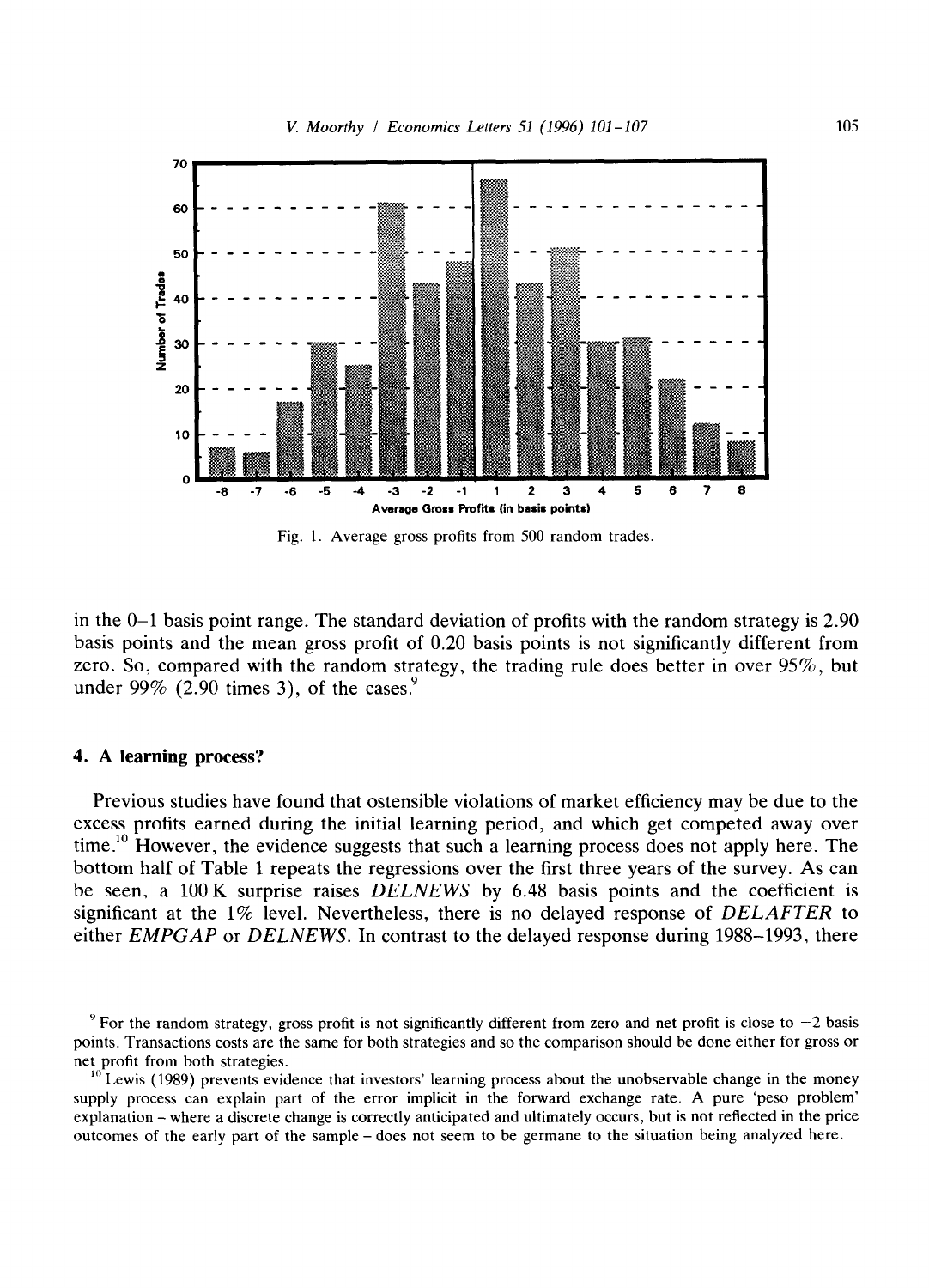

Fig. 2. Profits from EMPGAP trading rule. Note that average gross profits for the subperiods are 2.22, 8.83 and 7.78 basis points respectively.

is a lack of delayed response during this *early* period, 1985-1988, which is precisely the opposite of what one would expect under the learning process scenario.<sup>11</sup>

Further decomposing the main 1988-1993 period into two equal subperiods 1988-1990 and 1991-1993 indicates that the delayed profitable response *continues* into the second subperiod. Between January 1988 and December 1990, the response of *DELAFTER* to both *EMPGAP*  and *DELNEWS* is just about significant at the 10% level. For the second subperiod, January 1991-December 1993, the coefficients of *DELNEWS* on *EMPGAP* and *DELNEWS* are of the right sign although not significant. However, the joint probability of both these responses occurring randomly is about 1 in 10.

The behavior of profits during the subperiods, which is more crucial than the significance of the regressions, is plotted in Fig. 2. As can be seen, gross profits are very small during 1985-1987, the early period, with net profits close to zero. However, during the subperiods 1988-1990 and 1990-1993 the trading rule provides gross profits of 8.63 and 7.78 basis points,

<sup>&</sup>lt;sup>11</sup> In the course of the 1980s, domestic real-side data (as opposed to money supply data) played an increasingly larger role in determining monetary policy and anticipations thereof. Slow learning or a lack of knowledge about this 'monetary regime shift' should have implied a lack of response of *DELNEWS* to the real surprise, *EMPGAP,*  during the early period as well.